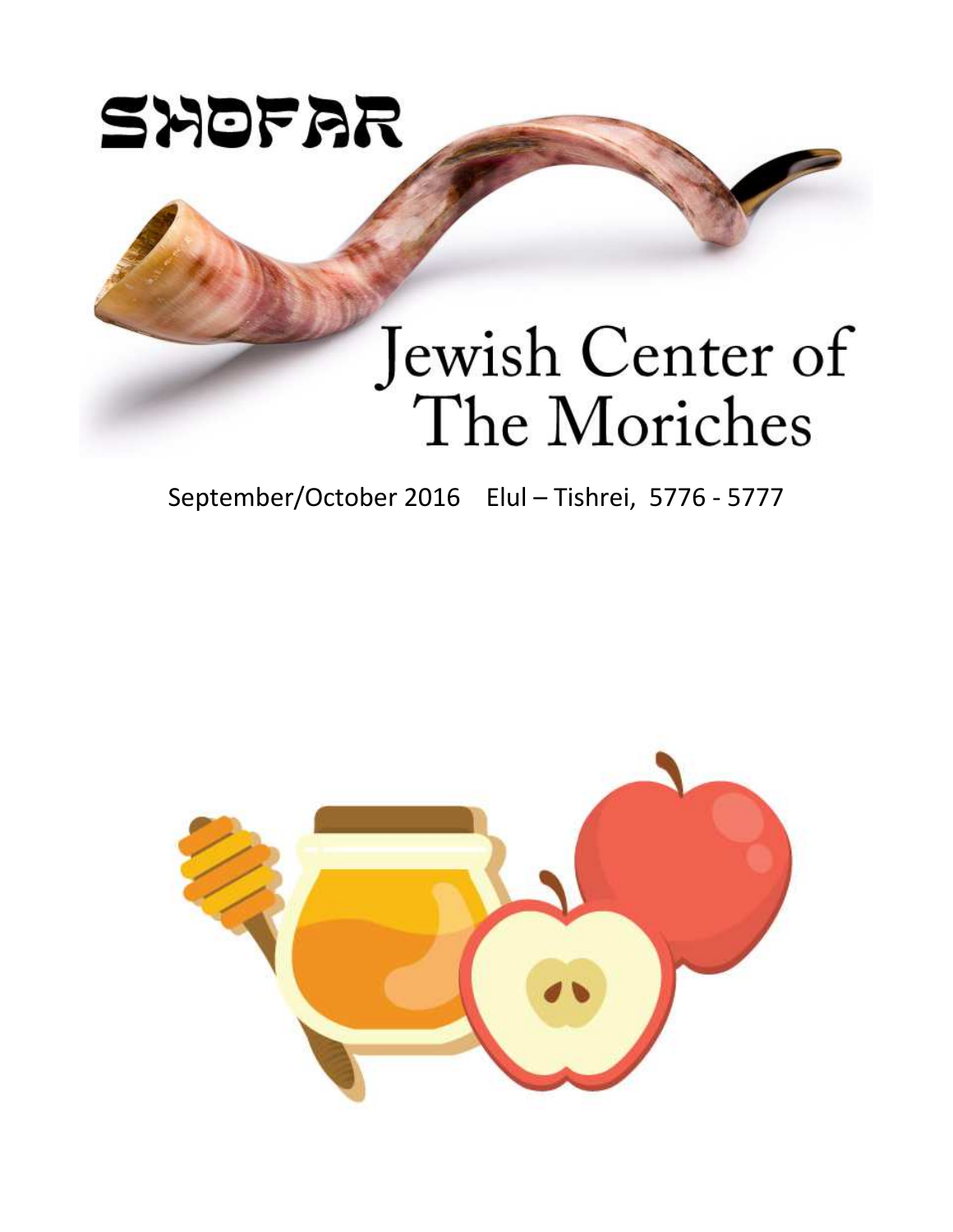## **The Jewish Center of the Moriches Temple Board and Spiritual Leader**

The Cantor and Officers invite members of the Congregation to contact any of them with ideas, opinions, questions, complaints (hopefully accompanied by a helpful suggestion!), and offers of support or just to talk of your concerns. Members of the Congregation are always welcome to attend the monthly Board meetings and participate in discussions. E-mail addresses and phone numbers are listed for those who also like to correspond directly with the Cantor or Board members.

| President                      | Michael Leselrod       | 786-0763 | mleselrod@yahoo.com       |
|--------------------------------|------------------------|----------|---------------------------|
| 1st Vice President             | Doug Sherter           | 874-4570 | shardou@optonline.net     |
| 2 <sup>nd</sup> Vice President | Melvin Lobb            | 281-7703 | thejoneses2@optonline.net |
| Treasurer                      | Farra Isaacson         | 909-4422 | mfisaac@optonline.net     |
| <b>Recording Secretary</b>     | Randi Mott             |          |                           |
| Corresponding                  | Donna Ash              | 395-3346 | desj1975@hotmail.com      |
| Secretary                      |                        |          |                           |
| <b>Trustees</b>                | <b>Sherry Schwartz</b> | 878-4880 | ss12@optonline.net        |
|                                | <b>Arthur Miller</b>   | 281-0012 |                           |
|                                | Larry Kiss             | 874-4928 | the3kisses@optonline.net  |
|                                | Marilyn Zoilo          | 878-0466 | home_cooks@yahoo.com      |

Cantor Zachary Konigsberg 17-696-0749 cantorzkonigsberg@gmail.com

Jewish Center (messages picked up daily): (631) 878-0388 Web site: www.jewishcenterofthemoriches.com www.facebook.com/jewishcenterofthemoriches Email: jewishcenterofthemoriches@gmail.com

*Please join us for Selichot on Saturday September 24 th at 8:30. It's a short service that starts off the High Holidays*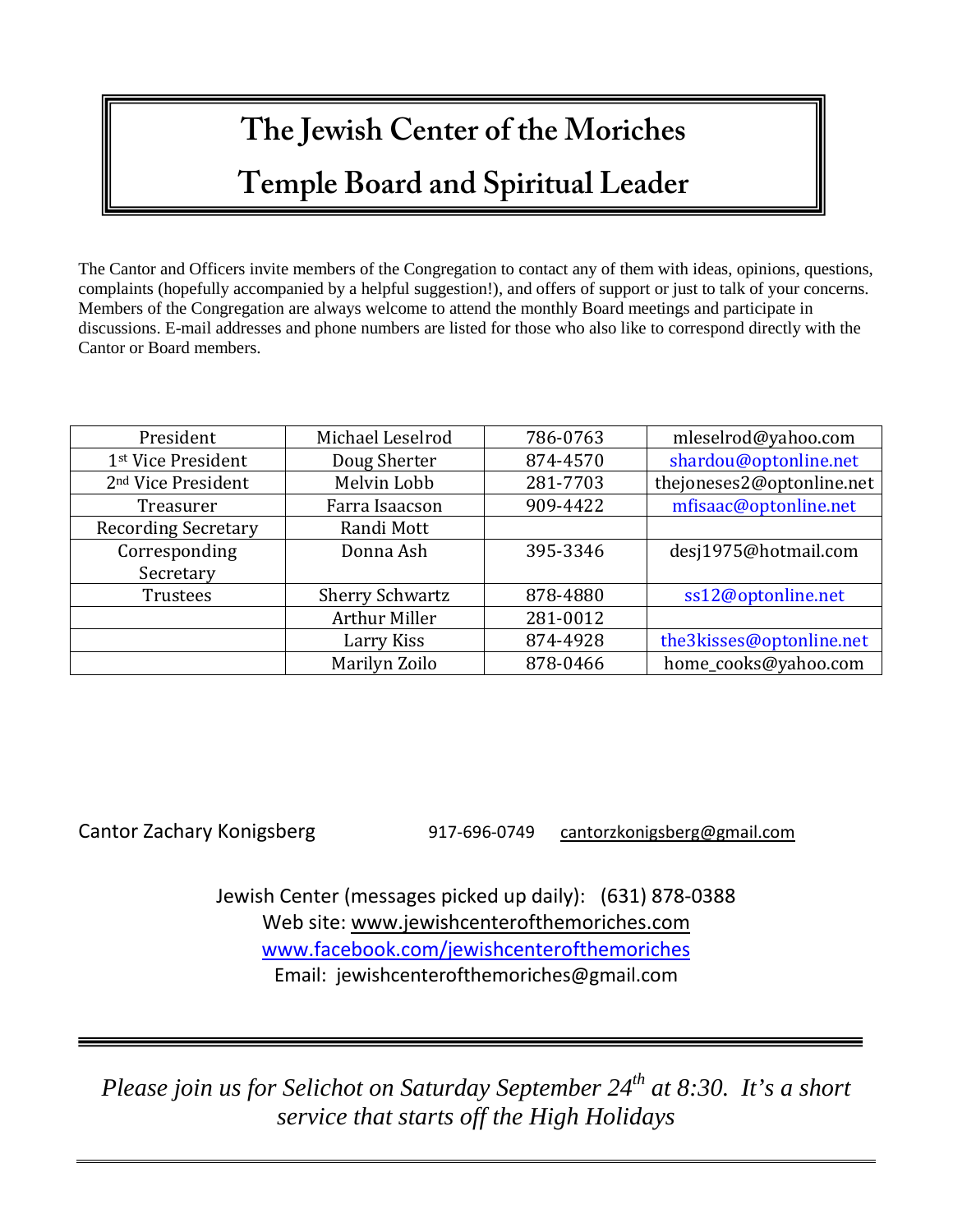It is now September and that means the High Holidays are here. What a very special time of year for every Synagogues this is. It is the time when we can expect to see all of our fellow congregants filling the seats of our Sanctuary, singing and praying with great passion. We make our Synagogue look extra beautiful and we make sure everything is in order for these sacred days.

We also try to perfect ourselves. We reflect back upon the past year and think about what we might have done differently, how we could have improved our behavior. This is not always easy. We may have experienced hardship during these past twelve months and we may feel that we acted admirably. Even so, at this time of year it is important to carefully inspect our behavior just as while preparing for Pesach we are careful to inspect our homes for chametz or bread. We humble ourselves before the Holy One and apologize for any misdeeds.

 Of course, we also must feel apologetic to our fellow human beings. Some people go so far as to actually say they are sorry in person to many of their friends and relatives. This can be done symbolically, but ideally it is done by someone who sincerely feels the need to atone for any mistreatment which he or she placed upon another. Perhaps even with specific wrongs in mind this person says to his or her family member or friend, "I am sorry for all of the things which I did to you in the past year which were not nice, not kind, not generous. Please forgive me so that we can start anew and I will try to do better this coming year."

 These weeks leading up to Rosh Hashanh are also a joyous time. We can eagerly anticipate the arrival of our new year, with all of its blessed food and music. Apples and honey, large round challahs, and the mystical mysterious melodies which our ears have grown accustomed to hearing at this momentous time of the year.

 The first service of the High Holiday season is actually slichot, which occurs on Sat. evening, Sept. 24th, one week before Rosh Hashanah begins. Attending this service is a very old and important custom. It gives us the opportunity to get spiritually and musically ready for the days to come. I encourage all of you to join us. It will be a wonderful evening at the Jewish Center of the Moriches. Until then, Shanah tova and happy new year to everyone.

### Hebrew School News

It is a very exciting time for our Hebrew School here at the Jewish Center of the Moriches. Over the past few years our school has been growing and growing. This year we will have more than 20 children enrolled in our educational program. This is exciting for teachers, parents and students alike. Due to our larger size this year we will actually be having three teachers working with our children. This will give us the opportunity to see to each child's needs, and continue to have a great ratio of students to teachers.

As usual, the year begins in busy fashion, as we jump right into learning about all of the upcoming fall holidays; Rosh Hashanah, Yom Kippur, Sukkoth, and Simchat Torah. The students will have the chance to experience all of the fascinating and exciting rituals and celebrations of these great occasions. We will also be busy learning hebrew language, Jewish history, and many other subjects. We are truly excited to get started with all of this on our first day of Hebrew School, Sunday, September 11th. Until then, enjoy the end of summer everyone!

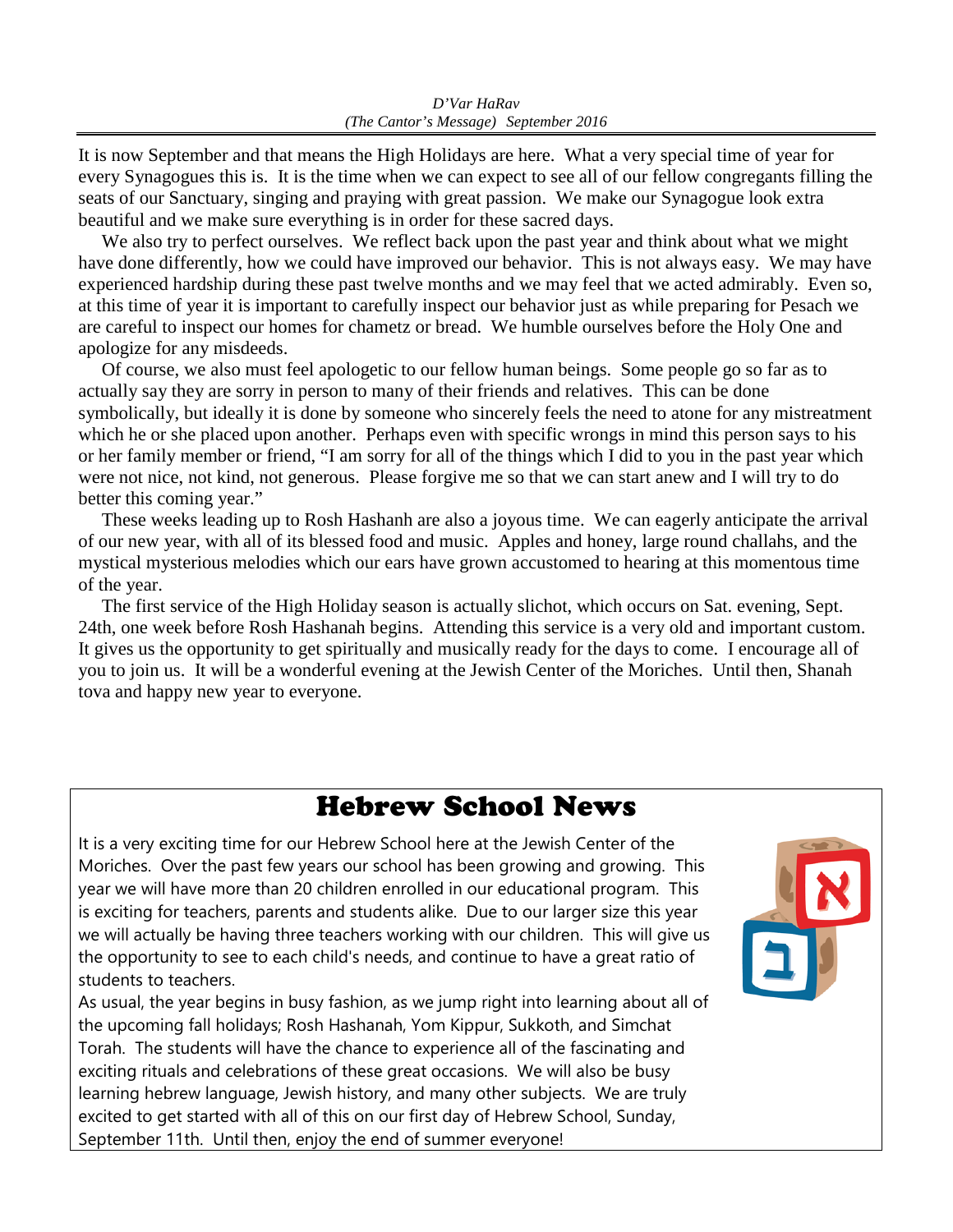## **50th Anniversary**

We had a very successful  $50<sup>th</sup>$  Anniversary celebration last month. For those who missed it, here are a few pictures.



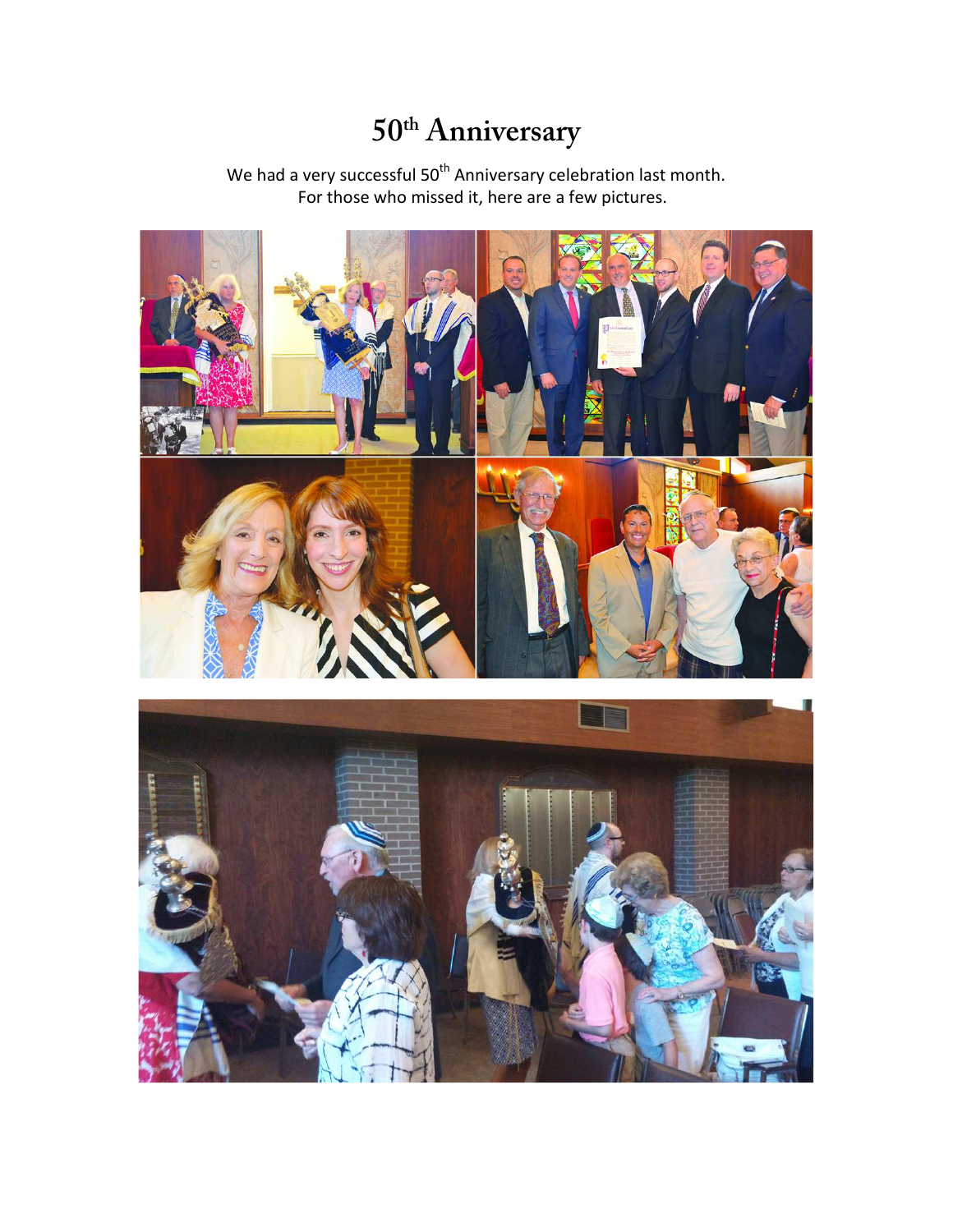## High Holiday Schedule 2016

| Memorial Service, Mt. Pleasant Cem. Sun 09/25 11:00 AM |  |  |
|--------------------------------------------------------|--|--|
|                                                        |  |  |
| Rosh Hashanah 1st Day  Mon 10/03 9:00 AM               |  |  |
|                                                        |  |  |
| Rosh Hashanah 2nd Eve Mon10/03  8:00 PM                |  |  |
| Rosh Hashanah 2nd Day Tue 10/04 9:00 AM                |  |  |
| Shabbat Evening Service Fri10/07  7:45 PM              |  |  |
|                                                        |  |  |
|                                                        |  |  |
|                                                        |  |  |
|                                                        |  |  |
|                                                        |  |  |

For High Holiday Tickets contact Judy Hean @ 631-878-0466. Tickets are \$162 each for non-members;

Tickets are \$75 each for family members. Family packages can be offered.

Please make sure you have your annual 2015 dues paid prior, if you are planning to attend services. Tickets for Rosh Hashanah/Yom Kippor will not be mailed to anyone who is not current with their dues, unless you contact Treasurer Judy Hean to make special provisions. Following the holidays, if there are any extra Book of Remembrances and you are looking to have one mailed, for \$2.50 (cost of mailing), contact Judy Hean.

### **Children's Service**

The Jewish Center of the Moriches is proud to announce that this year we will offer a special children's High Holiday Service, which will take place on both days of Rosh Hashanah and on Yom Kippur from 10:30 until 12:00.

This service will be lead by Phyllis Sussman, wife of our Spiritual Leader, Cantor Zachary Konigsberg. Phyllis directs the Jewish studies department at the Hannah Senesh Community Day School in Brooklyn.

She is a gifted and highly qualified educator and this program will be a wonderful opportunity for your child to learn prayers and customs of the High Holidays and to enjoy stories and snacks.

Please join us! If you have any questions please contact Cantor Zachary.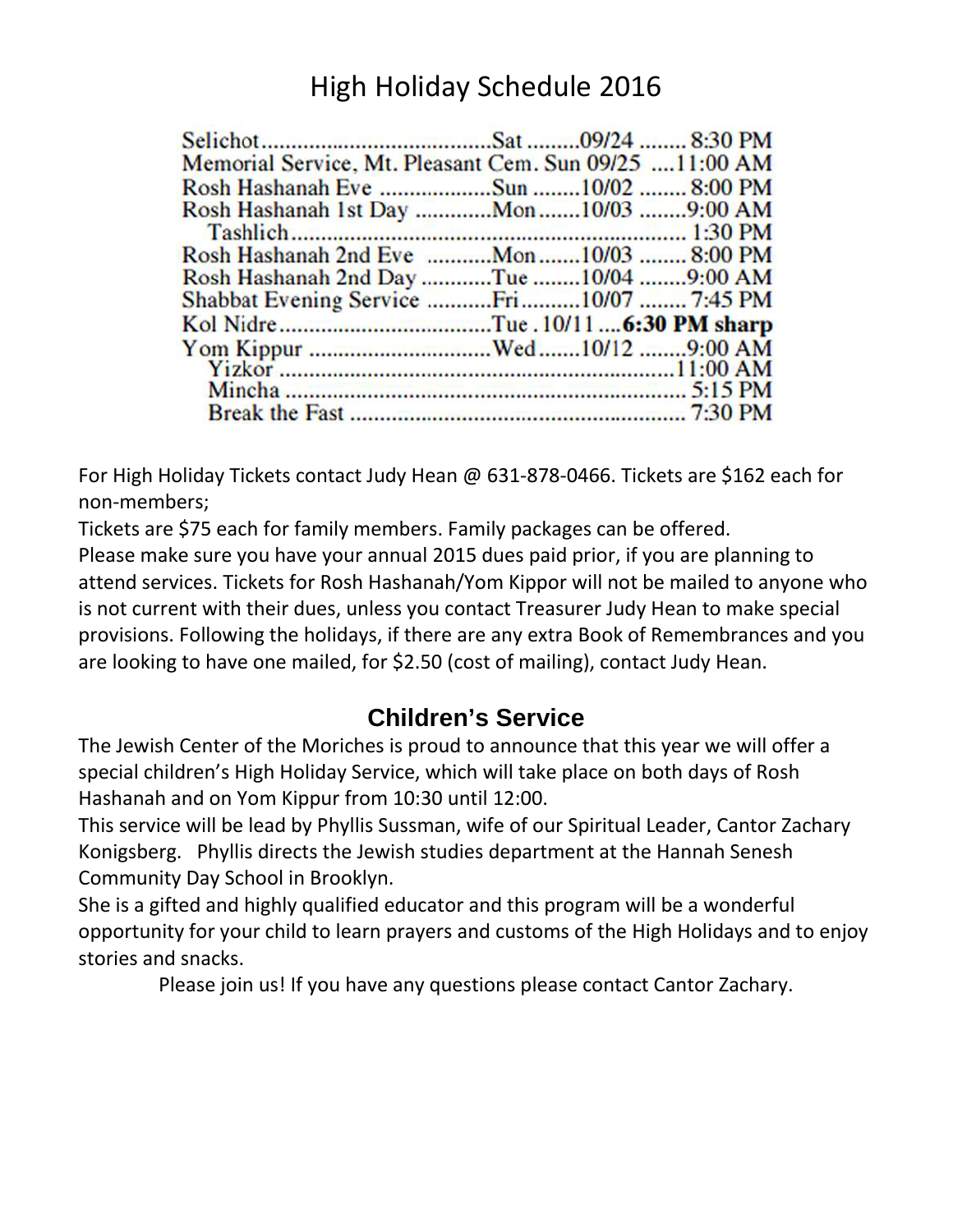#### **Contributions to the Jewish Center of the Moriches**

| <b>Donations</b>        |                                                                                                              |  |
|-------------------------|--------------------------------------------------------------------------------------------------------------|--|
| Stuart & Hope Ringe     |                                                                                                              |  |
| James Reiss             | In memory of father                                                                                          |  |
| <b>Ruth Scharf</b>      | In memory of mother                                                                                          |  |
| Lynne Quinne            | In memory of parents Lawrence & Lillian Goldstein and brother<br>Lester Gerard                               |  |
| Morton & Gwen Stark     | In memory of Father Murray Stark                                                                             |  |
| Sherry & Steve Schwartz | In memory of Herb Kronman                                                                                    |  |
| Mark & Barbara Wolff    | In memory of Phillip Katz                                                                                    |  |
| Judy Hean               | In honor of children who participated in the Yom Hashoah event @ the<br>Riverhead Synagogue                  |  |
| Judy Hean               | In memory of Mother Belle Bernstein and Herb Kronman                                                         |  |
| Gwen & Morty Stark      | In memory of Herb Kronman                                                                                    |  |
| Elaine Bernstein        | In memory of mother Anna Rebecca Kuhl                                                                        |  |
| Anne Kirsch             | In memory of mother Freda W Schwartz                                                                         |  |
| <b>Sherry Schwartz</b>  | In memory of Philip Kuhl (Harriet's brother)                                                                 |  |
| Donna Ash               | In memory of Philip Kuhl (Harriet's brother)                                                                 |  |
| Donna Ash               | In memory of husband Joseph Ash, mother-in-law Gertrude Ash                                                  |  |
| Sherry/Steve Schwartz   | In memory of Millie Slifstein                                                                                |  |
| Sherry/Steve Schwartz   | In memory of Augusta Jacobowitz                                                                              |  |
| Sherry & Steve Schwartz | In memory of Shirley Bergmann                                                                                |  |
| Merle & Barry Erlich    | In memory of Millie Slifstein                                                                                |  |
| Judy Hean               | In memory of Richard Bernstein, Grandmother FAnnie Cohen,<br>Millie Slifstein, and Harriet Matysko's brother |  |
| Freda & Stephen Lehrer  | In memory of Millie Slifstein                                                                                |  |
| Helene James            | In memory of Rose Rudnetsky                                                                                  |  |
| Judie Greenspan         | in honor of our 50th anniversary celebration                                                                 |  |

#### DONATIONS AND HOW TO DO SO-

Donations have always been welcomed and are greatly appreciated. Other then membership dues your donations have also helped in the continual financial welfare of the Jewish Center of the Moriches. To properly designate your donation please write on your check or attach a note to where you might want the fund deposited, such as Kol Nidre, Memorial, Sanctuary, General or specific fund raising accounts and so on. By doing this it will enable Farra, our treasurer to correctly distribute all monies.

Thank-you all for such tremendous donations and contributions that help benefit the future of our Jewish Center

Dear members & friends

 Happy birthday to al our Fall celebrants. We had a great summer. Our annual rummage sale was a big success. Thanks to all who participated.

Looking forward, a Happy New Year from the sisterhood to all of the Jewish Center friends and family.

 Yours in Sisterhood, Marilyn Zoilo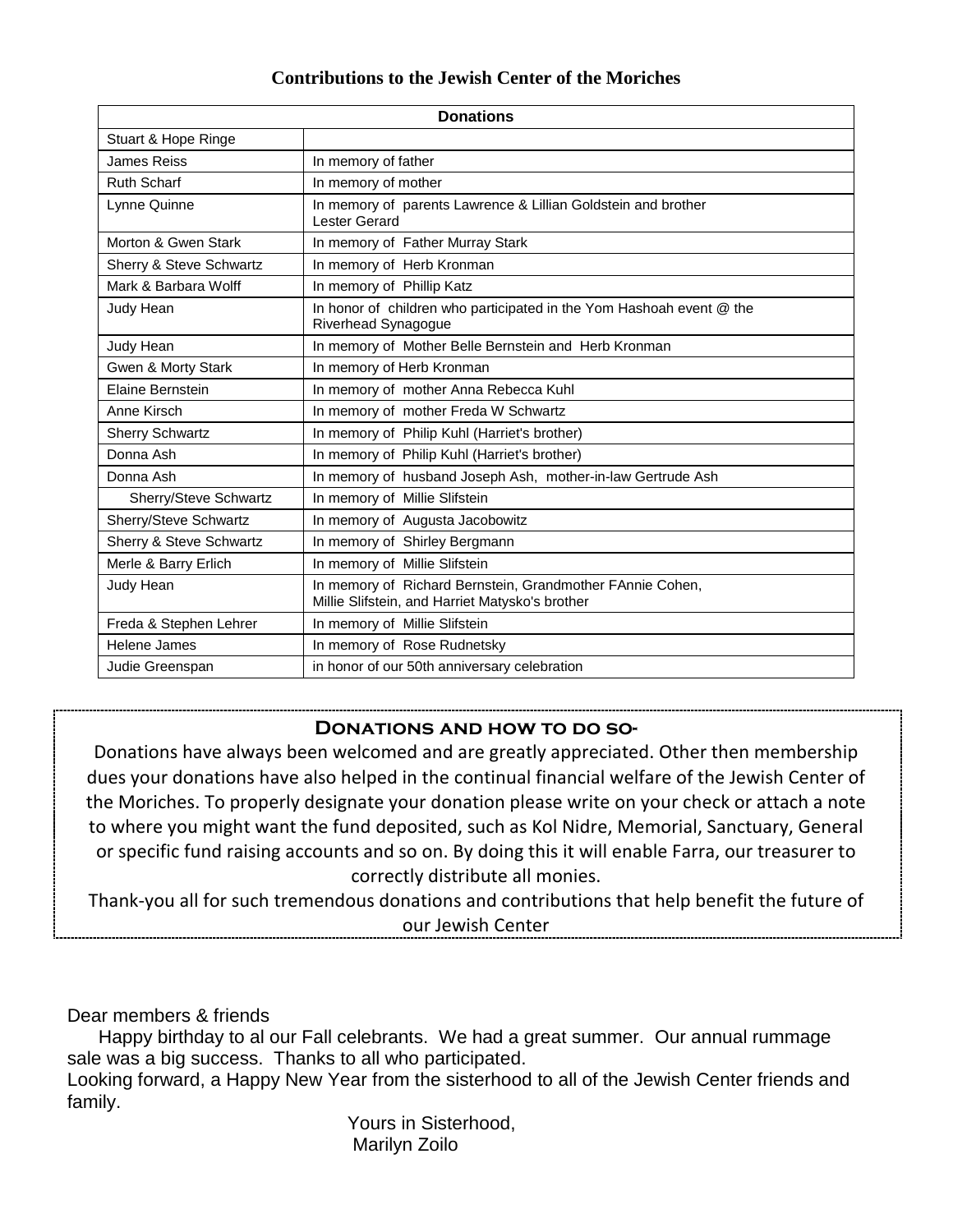#### **Member News:**

**September birthdays:** Larry Kiss 9/7; Arthur Miller 9/7; Abigail Konigsberg 9/15; Farra Isaacson 9/16; Doug Sherter 9/17; Preston Mott 9/22; Gwen Stark 9/23;

**October birthdays:** Jordan and Justin Kornreich 10/2; Elaine Bernstein 10/12; Mark Isaacson 10/12; Adam Mottola 10/13; Benjamin Isaacson 10/22; Cantor Zach 10/26; Lorna Leselrod 10/29.

As always, if you wish to see your happy occasion listed in our Shofar, e-mail to Michael Leselrod, mleselrod@yahoo.com or send a message through our website www.jewishcenterofthemoriches.com. Also, *we need your e-mail address*! This will enable us to send you important Temple updates, cancellations, new and spontaneous activities placed in our calendar, etc., etc. So, please e-mail these to Mike as well. THANK YOU !!

Reminder to anyone who might make any purchases from the **Deborah Sisterhood**, please remember to make your check payable to the "Deborah Sisterhood". Thank you for your donations.

**Friday Night Shabbat Services.** In an effort to keep the services from ending too late at night, and thus to make attending services more attractive to families with children, we will be starting services **promptly at 7:45 pm**. The building will be open from about 7:30 onwards to allow socializing before the services. Please make every effort to arrive promptly. Thank you for your cooperation. Steve Schwartz, for the ritual committee

Almost every Friday night people attend services specifically to say Kaddish. In order to recite the Kaddish, a Minyan (minimum of ten adults) is required. Unfortunately there are times when fewer than ten people attend services. This is very upsetting to those who are denied the opportunity to say Kaddish. Friday night services only last about an hour and a half. Please try to attend as often as possible so we have a Minyan.

If there is anyone interested in coming to Friday night service or a function at the Temple and you **need transportation** then please call Cantor Konigsberg 917-696-0749 and leave a message with your name, phone number and the date you are looking to attend. Cantor will return your call with the member's name that will be more then willing to assist you. Please send all birth announcements, deaths, change of address or all other **imperative information** for the Jewish Center to **Donna Ash**, our Corresponding Secretary at 395-3346 or e-mail desj1975@hotmail.com . This will allow all information to be distributed to the right board member or committee.

Interested in sponsoring an Oneg Shabbat through the Deborah Sisterhood? Call :Sherry Schwartz @ 878-4880



As members of the Jewish Center know, we welcome participation of members of the Congregation and guests to participate in the service to the extent of their capabilities and desires. We are fortunate to have several members of the Congregation who contribute by leading the singing of some of our most familiar prayers. Others contribute by reading the Haftarah. Another contributes by blowing the Shofar. Many contribute by leading English readings or by opening the Ark. Still others help by greeting Congregants and guests and by assisting with the proceedings on the Bimah. But we can always benefit from more participation.

Perhaps there is a role you would like to play and are just waiting to be invited. We invite you to let us know what you would like to do and we will make every effort to accommodate you. Please contact Steve Schwartz, chair of the Ritual Committee (ss12@optonline.net; 631-878-4880) or Cantor Zach (cantorzkonigsberg@gmail.com; 917-696-0749) and let us know how you would like to participate.

Looking forward to seeing you all at Services. Steve Schwartz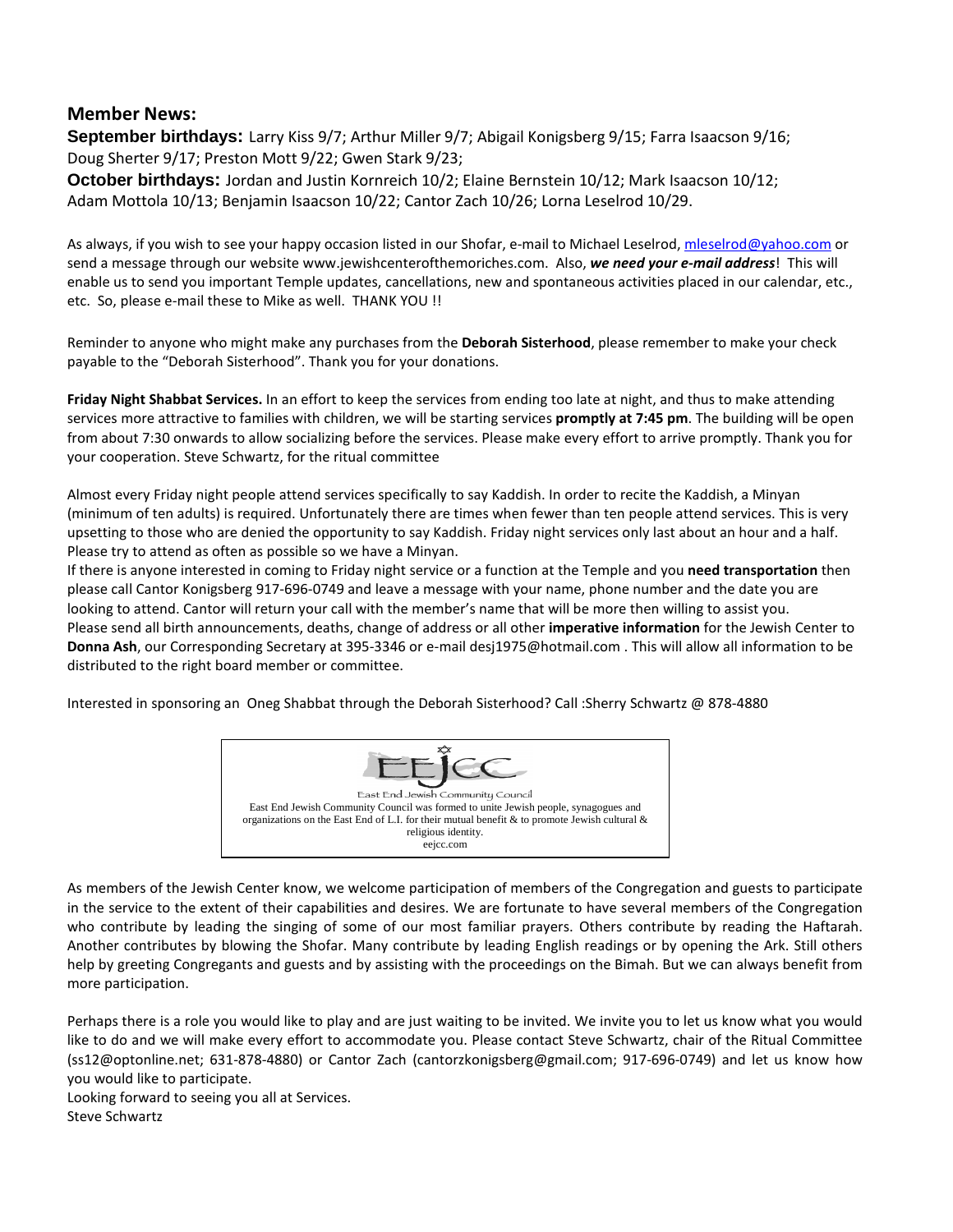## Plant a tree in Israel

Anyone who would like to plant a tree in Israel in honor or memory of someone, please call Stuart Bossert at 848-7192. The person should have the name of the person that they want honored, and the person's name and address that you want the certificate for the tree sent to.

The donation for this honorarium is \$18.00 and the check made out to sisterhood. Please mail your check to Stuart Bossert 424 N. Midland Pond Ct., Moriches, 11955



## Upcoming Schedule

## **September**

- **11th Sunday First day of Hebrew School**
- **16th Friday Special Family Service at 6:30**
- **18th Sunday Hebrew School**
- **24th Saturday Selichot Service at 8:30. Please join us for this special service**

**25th Sunday – Hebrew School** 

### **October (see the Rosh Hashanah schedule on an earlier page)**

**2 nd Sunday – No Hebrew School, Rosh Hashanah Eve**  Please join us for service at  $\beta$ *pm* in the evening.

**9 th Sunday - No Hebrew School** 

**16th Sunday - Hebrew School Sukkah building party. Parents invited to help build our Sukkah** 

**21st Friday – Shabbat/Sukkot/Simchat Torah family service and dancing with Torahs at 6:30pm (A fun, joyous, unique event for students and parents)** 

**23rd Sunday - Hoshanah Rabbah services 10AM. A special Sukkot celebration and service featuring lulav and etrog for students and parents** 

**30th Sunday – Hebrew School**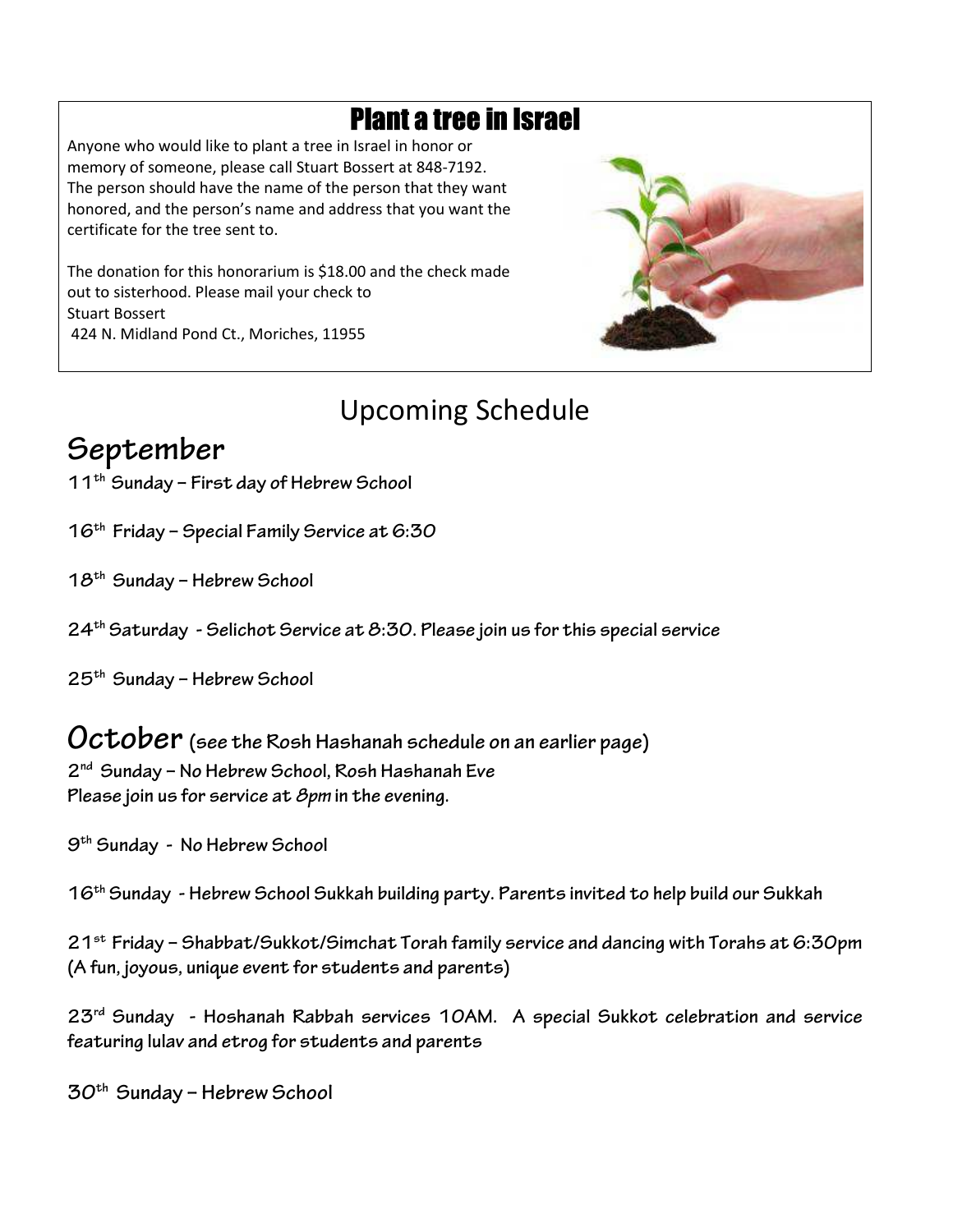

September, 2016

The following are names of individuals whose vahrzeits are memorialized by plaques in the sanctuary and the dates of the Friday evening services on which their yahrzeits will be observed and Kaddish recited in their memory:

| September 2  | Joseph Kirsch              |
|--------------|----------------------------|
| September 2  | Rose Shapiro               |
| September 2  | Mae Laube                  |
| September 2  | Nathan Bley                |
| September 9  | Perry Sheren               |
| September 9  | Rose Rudnetsky             |
| September 16 | Annie Bernstein            |
| September 16 | Charlotte Stark            |
| September 23 | Isidore Jacobowitz         |
| September 23 | Donald Berger              |
| September 23 | Louis Cohn                 |
| September 23 | Paul Alter                 |
| September 23 | Augustus H. Bergmann       |
| September 30 | Charlotte Ober             |
| September 30 | Rhoda Harrison             |
| September 30 | Annette Susan Pribut-Smith |
| September 30 | Benjamin Fingaroot         |
| September 30 | Howard Robert Pribut       |
| September 30 | Helen Kronman              |

Worshippers who are observing a yahrzeit and who would like any additional name mentioned at the time of Kaddish are asked to present that name in writing to the Cantor prior to the service.

"The memory of the righteous is a Blessing"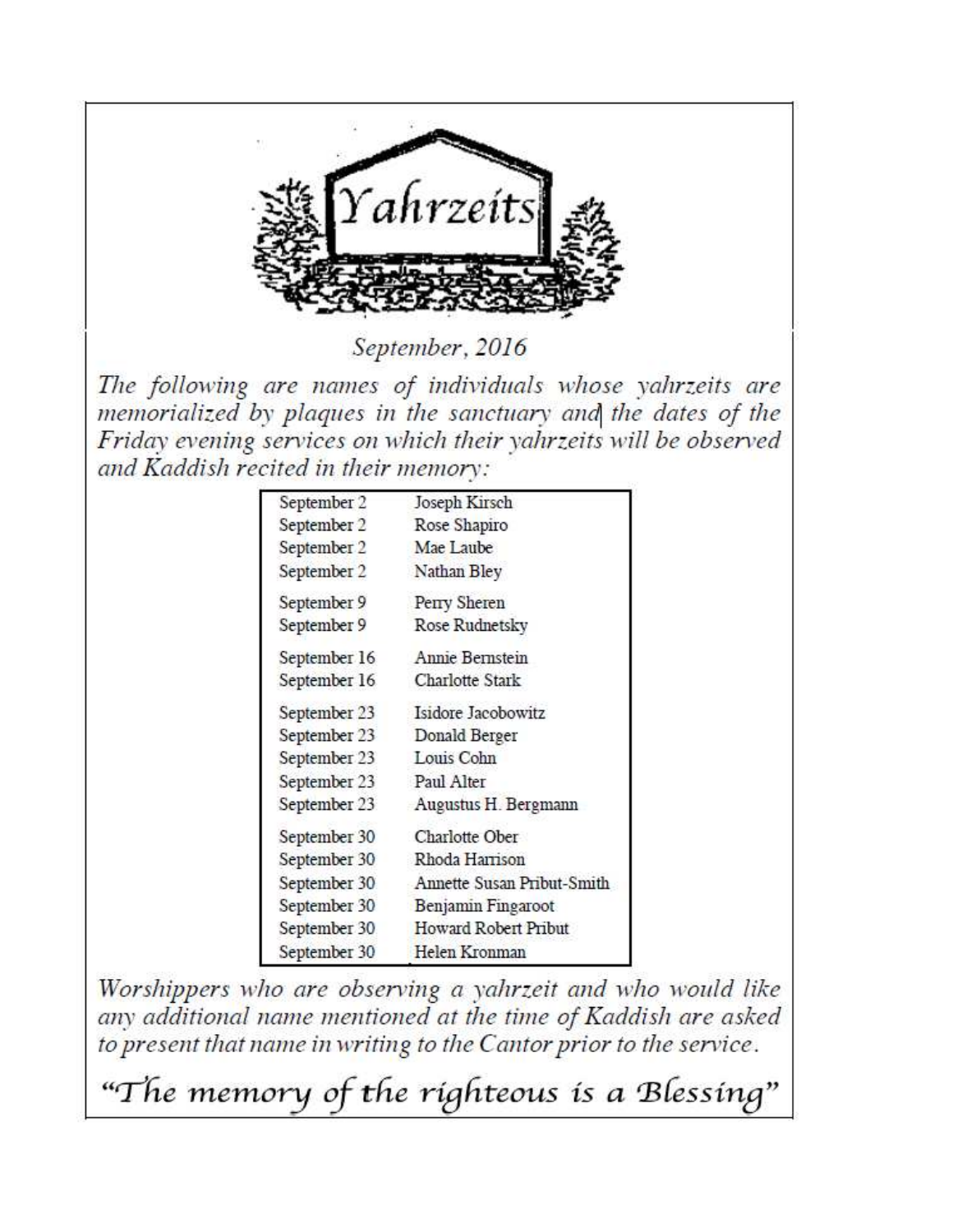

October, 2016

The following are names of individuals whose vahrzeits are memorialized by plaques in the sanctuary and the dates of the Friday evening services on which their yahrzeits will be observed and Kaddish recited in their memory:

| October 7  | Fay Janis             |
|------------|-----------------------|
| October 7  | Benjamin Shapiro      |
| October 14 | Celia Safier          |
| October 14 | Sam Bernstein         |
| October 14 | Morris Sidney Kronman |
| October 14 | <b>Frances Kvares</b> |
| October 14 | Jacob Kronman         |
| October 21 | Theresa Kronman       |
| October 28 | Katie Helfant         |
| October 28 | William Ringe         |
| October 28 | Edith Berkowitz       |

Worshippers who are observing a yahrzeit and who would like any additional name mentioned at the time of Kaddish are asked to present that name in writing to the Cantor prior to the service.

"The memory of the righteous is a Blessing"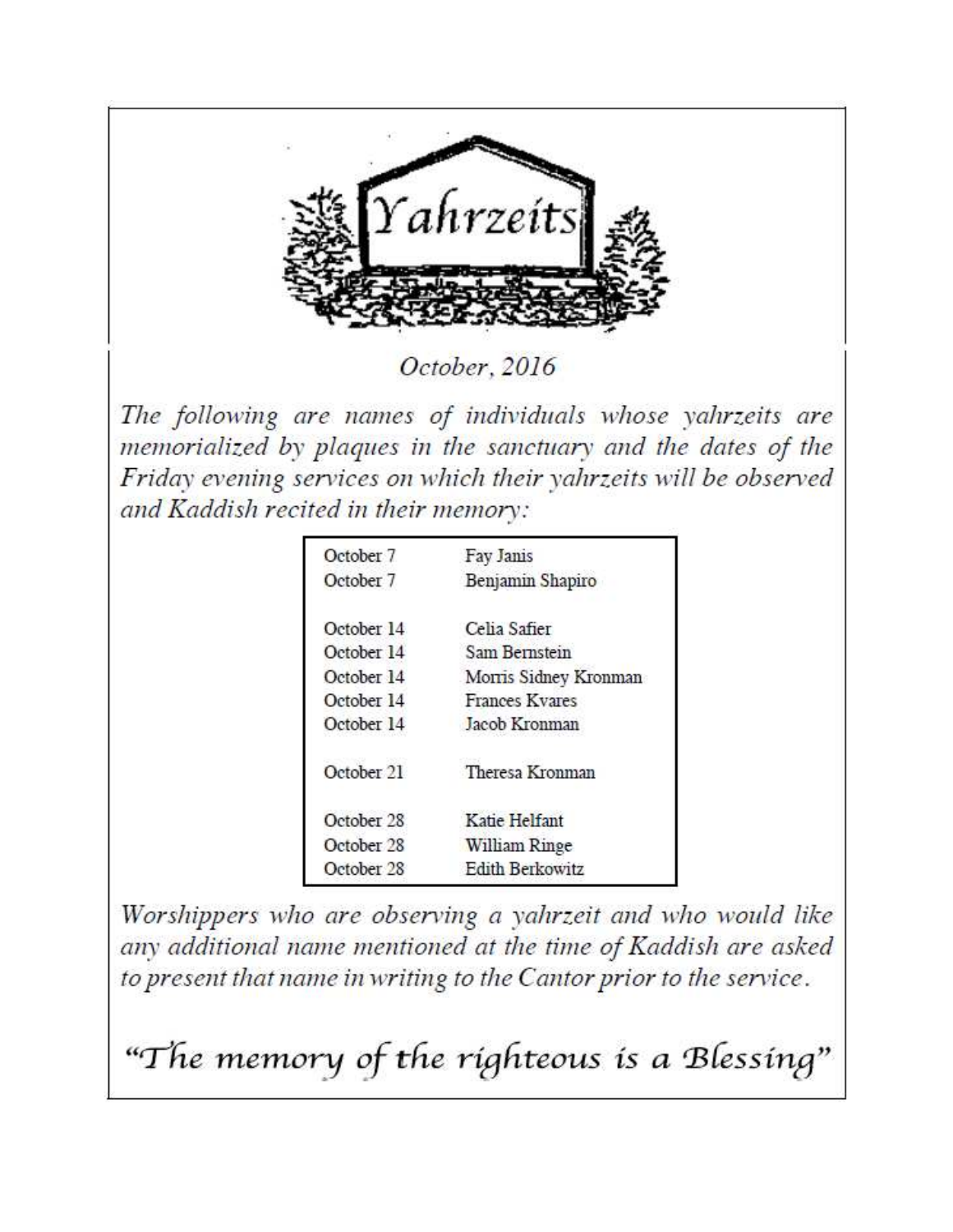

November, 2016

The following are names of individuals whose yahrzeits are memorialized by plaques in the sanctuary and the dates of the Friday evening services on which their yahrzeits will be observed and Kaddish recited in their memory:

| November 4  | Philip Rudnetsky        |
|-------------|-------------------------|
| November 4  | Morris Messinger        |
| November 4  | Alfred S. Schwartz      |
| November 11 | Sylvia Swire            |
| November 11 | Herbert Norman Schwartz |
| November 11 | Eve Anne Helfant        |
| November 11 | David Cohen             |
| November 11 | Sidney Schlansky        |
| November 11 | Joseph Harris           |
| November 18 | Benjamin Laube          |
| November 25 | Isidore Hirschenfang    |

Worshippers who are observing a yahrzeit and who would like any additional name mentioned at the time of Kaddish are asked to present that name in writing to the Cantor prior to the service.

"The memory of the ríghteous is a Blessing"